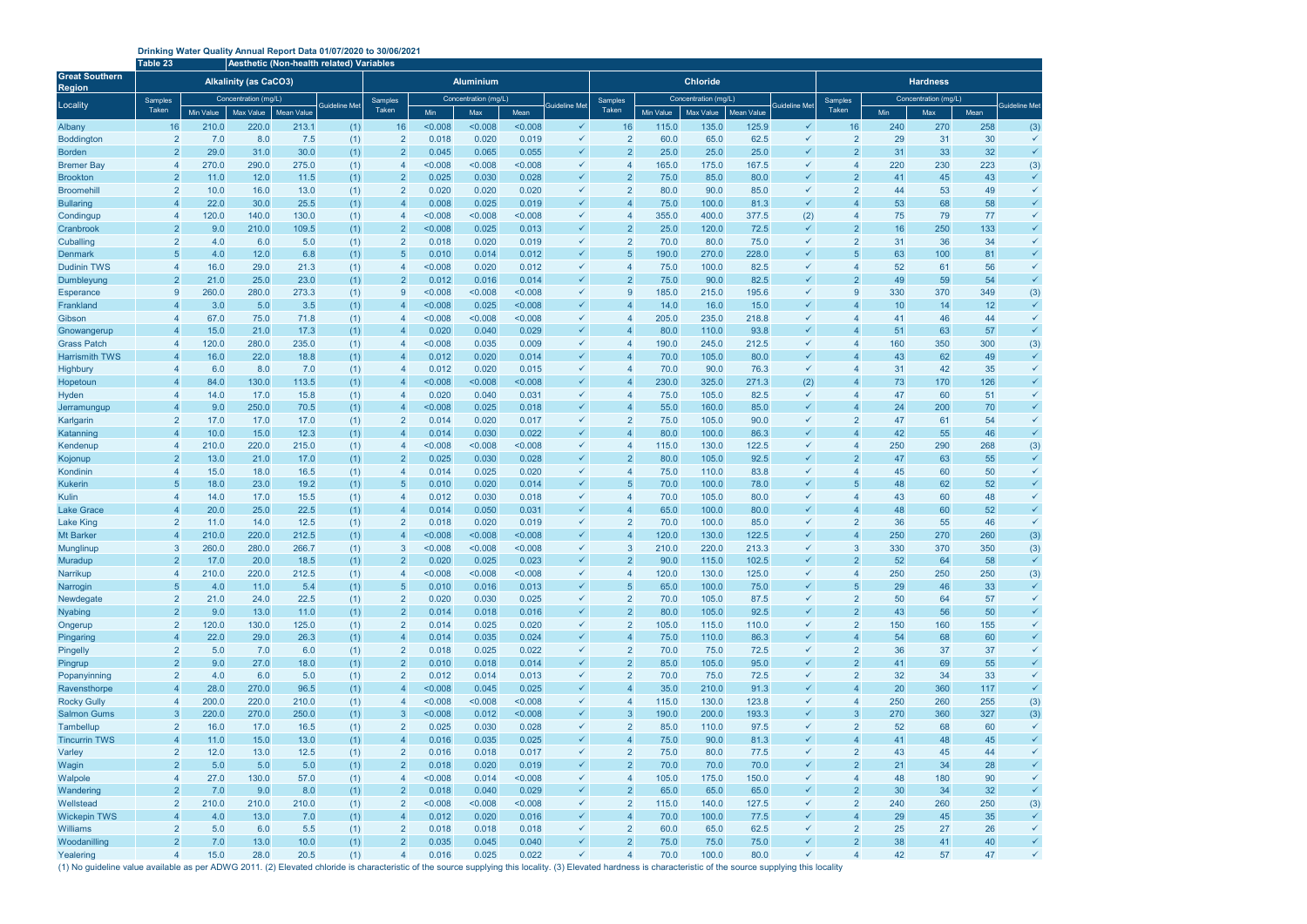## **Drinking Water Quality Annual Report Data 01/07/2020 to 30/06/2021**

(1) Elevated pH is caused by leaching of calcium carbonate from the protective cement lining of the pipes after long water transit times. This characteristic is found in a number of our localities on our large water supply pH at this level is not objectionable to our customers.

|                                                    | Fable 24<br>Aesthetic (Non-health related) Variables |                      |                |                |                              |                                  |                      |                  |                  |                              |                                  |                  |              |              |                              |                                  |                      |             |             |              |  |
|----------------------------------------------------|------------------------------------------------------|----------------------|----------------|----------------|------------------------------|----------------------------------|----------------------|------------------|------------------|------------------------------|----------------------------------|------------------|--------------|--------------|------------------------------|----------------------------------|----------------------|-------------|-------------|--------------|--|
| <b>Great Southern</b><br><b>Region</b><br>Locality |                                                      |                      | <b>Iron</b>    |                |                              | <b>Manganese</b>                 |                      |                  |                  |                              |                                  |                  | pH           |              |                              | <b>Silicon</b>                   |                      |             |             |              |  |
|                                                    | <b>Samples</b>                                       | Concentration (mg/L) |                |                | Guideline                    | <b>Samples</b>                   | Concentration (mg/L) |                  |                  | Guideline                    | <b>Samples</b>                   | Value (pH units) |              |              | Guideline                    | <b>Samples</b>                   | Concentration (mg/L) |             |             | Guideline    |  |
|                                                    | <b>Taken</b>                                         | Min                  | Max            | Mean           | Met                          | Taken                            | Min                  | Max              | Mean             | Met                          | Taken                            | Min              | Max          | Mean         | Met                          | <b>Taken</b>                     | Min Value            | Max Value   | Mean Value  | Met          |  |
| Albany                                             | 16                                                   | 0.030                | 0.220          | 0.100          | $\checkmark$                 | 16                               | < 0.002              | < 0.002          | < 0.002          | $\checkmark$                 | 16                               | 7.52             | 7.90         | 7.67         | $\checkmark$                 | 16                               | 12.0                 | 23.0        | 17.3        | $\checkmark$ |  |
| <b>Boddington</b>                                  | $\overline{2}$                                       | 0.030                | 0.045          | 0.038          | $\checkmark$                 | $\overline{2}$                   | 0.002                | 0.005            | 0.004            | $\checkmark$                 | $\overline{2}$                   | 7.11             | 7.27         | 7.19         | $\checkmark$                 | $\overline{2}$                   | 4.3                  | 4.8         | 4.6         | $\checkmark$ |  |
| <b>Borden</b>                                      | $\overline{2}$                                       | 0.015                | 0.020          | 0.018          |                              | $\overline{2}$                   | < 0.002              | < 0.002          | < 0.002          | $\checkmark$                 | $\overline{2}$                   | 7.30             | 7.32         | 7.31         | $\checkmark$                 | 2 <sup>1</sup>                   | 0.9                  | 1.0         | 1.0         |              |  |
| <b>Bremer Bay</b>                                  | $\overline{4}$                                       | < 0.003              | 0.006          | < 0.003        | $\checkmark$                 | $\overline{4}$                   | < 0.002              | < 0.002          | < 0.002          | $\checkmark$                 | $\overline{4}$                   | 7.91             | 8.26         | 8.07         | $\checkmark$                 | $\overline{4}$                   | 49.0                 | 55.0        | 52.3        |              |  |
| <b>Brookton</b><br><b>Broomehill</b>               | $\overline{2}$<br>$\overline{2}$                     | 0.070<br>0.090       | 0.140<br>0.120 | 0.105<br>0.105 |                              | $\overline{2}$<br>$\overline{2}$ | 0.005<br>0.003       | 0.005<br>0.004   | 0.005<br>0.004   | $\checkmark$<br>$\checkmark$ | $\overline{2}$<br>$\overline{2}$ | 8.32<br>7.54     | 8.41<br>7.83 | 8.37<br>7.69 | ✓                            | 2 <sup>1</sup><br>$\overline{2}$ | 2.9<br>1.3           | 3.4<br>2.5  | 3.2<br>1.9  |              |  |
| <b>Bullaring</b>                                   | $\overline{4}$                                       | 0.040                | 0.090          | 0.073          |                              | $\overline{4}$                   | < 0.002              | 0.007            | 0.003            | $\checkmark$                 |                                  | 7.19             | 7.94         | 7.60         |                              | $\overline{4}$                   | 2.8                  | 4.4         | 3.7         |              |  |
| Condingup                                          | $\overline{4}$                                       | 0.025                | 0.035          | 0.029          | $\checkmark$                 | $\overline{4}$                   | < 0.002              | < 0.002          | < 0.002          | $\checkmark$                 |                                  | 6.45             | 6.86         | 6.73         | $\checkmark$                 | $\overline{4}$                   | 60.0                 | 65.0        | 63.8        |              |  |
| Cranbrook                                          | $\overline{2}$                                       | 0.050                | 0.140          | 0.095          |                              | $\overline{2}$                   | < 0.002              | 0.007            | 0.004            | $\checkmark$                 |                                  | 6.69             | 7.81         | 7.25         |                              | $\overline{2}$                   | 2.3                  | 16.0        | 9.2         |              |  |
| Cuballing                                          | 2                                                    | 0.140                | 0.180          | 0.160          | $\checkmark$                 | $\overline{2}$                   | 0.012                | 0.020            | 0.016            | $\checkmark$                 | $\overline{2}$                   | 6.58             | 6.71         | 6.65         | $\checkmark$                 | $\overline{2}$                   | 3.0                  | 3.6         | 3.3         |              |  |
| <b>Denmark</b>                                     | 5                                                    | 0.010                | 0.010          | 0.010          | $\checkmark$                 | 5                                | < 0.002              | < 0.002          | < 0.002          | $\checkmark$                 | 5                                | 6.91             | 7.39         | 7.09         | $\checkmark$                 | 5                                | 1.4                  | 4.9         | 3.6         |              |  |
| <b>Dudinin TWS</b>                                 | $\overline{4}$                                       | 0.090                | 0.120          | 0.108          | $\checkmark$                 | $\overline{4}$                   | 0.002                | 0.006            | 0.004            | $\checkmark$                 | $\overline{A}$                   | 8.90             | 10.20        | 9.52         | (1)                          | 4                                | 2.5                  | 4.5         | 3.6         |              |  |
| Dumbleyung                                         | $\overline{2}$                                       | 0.030                | 0.140          | 0.085          | $\checkmark$                 | $\overline{2}$                   | < 0.002              | 0.007            | 0.004            | $\checkmark$                 | $\overline{2}$                   | 8.66             | 8.97         | 8.82         | $\checkmark$                 | 2 <sup>1</sup>                   | 2.4                  | 3.4         | 2.9         | $\checkmark$ |  |
| <b>Esperance</b>                                   | 9                                                    | < 0.003              | 0.004          | < 0.003        | $\checkmark$                 | 9                                | < 0.002              | < 0.002          | < 0.002          | $\checkmark$                 | 9                                | 7.48             | 7.87         | 7.62         | $\checkmark$                 | 9                                | 10.0                 | 12.0        | 11.1        | $\checkmark$ |  |
| Frankland                                          | $\overline{4}$                                       | 0.015                | 0.025          | 0.021          |                              | $\overline{4}$                   | < 0.002              | < 0.002          | < 0.002          | $\checkmark$                 |                                  | 6.45             | 7.23         | 6.71         | $\checkmark$                 | $\overline{\mathbf{A}}$          | 1.2                  | 1.5         | 1.4         | $\checkmark$ |  |
| Gibson                                             | $\overline{4}$                                       | 0.050                | 0.080          | 0.063          | $\checkmark$                 | $\overline{4}$                   | < 0.002              | < 0.002          | < 0.002          | $\checkmark$                 | 4                                | 6.56             | 6.88         | 6.76         | $\checkmark$                 | $\overline{4}$                   | 43.0                 | 49.0        | 46.3        |              |  |
| Gnowangerup                                        | $\overline{4}$                                       | 0.100                | 0.160          | 0.125          | $\checkmark$                 | $\overline{4}$                   | 0.005                | 0.007            | 0.006            | $\checkmark$                 | $\boldsymbol{\Delta}$            | 7.56             | 7.83         | 7.70         | $\checkmark$                 | $\overline{4}$                   | 1.5                  | 2.9         | 2.3         | $\checkmark$ |  |
| <b>Grass Patch</b>                                 | $\overline{4}$                                       | < 0.003              | 0.010          | 0.005          | $\checkmark$                 | $\overline{4}$                   | < 0.002              | < 0.002          | < 0.002          | $\checkmark$                 |                                  | 8.14             | 8.38         | 8.23         | $\checkmark$                 | 4                                | 5.5                  | 12.0        | 9.6         |              |  |
| <b>Harrismith TWS</b>                              | $\overline{4}$                                       | 0.090                | 0.140          | 0.108          | $\checkmark$                 | $\overline{4}$                   | 0.003                | 0.012            | 0.005            | $\checkmark$                 |                                  | 9.17             | 9.87         | 9.67         | (1)                          | $\overline{4}$                   | 1.9                  | 4.7         | 3.6         |              |  |
| Highbury                                           | $\overline{4}$                                       | 0.120                | 0.400          | 0.215          | $\checkmark$                 | $\overline{4}$                   | 0.006                | 0.018            | 0.011            | $\checkmark$                 |                                  | 6.74             | 6.89         | 6.81         | $\checkmark$                 | $\overline{4}$                   | 2.4                  | 4.3         | 3.5         |              |  |
| Hopetoun                                           | $\overline{4}$                                       | 0.004                | 0.008          | 0.007          |                              | $\overline{4}$                   | < 0.002              | < 0.002          | < 0.002          | $\checkmark$                 |                                  | 6.96             | 7.53         | 7.28         | $\checkmark$                 | 4                                | 25.0                 | 37.0        | 29.8        |              |  |
| Hyden                                              | $\overline{4}$                                       | 0.050                | 0.120          | 0.093          |                              | $\overline{4}$                   | < 0.002              | 0.010            | 0.004            | $\checkmark$                 | $\overline{4}$                   | 7.55             | 8.24         | 7.90         | ✓                            | 4                                | 2.5                  | 4.2         | 3.3         |              |  |
| Jerramungup                                        | $\overline{4}$                                       | 0.015                | 0.045          | 0.028          | $\checkmark$                 | $\overline{4}$                   | < 0.002              | < 0.002          | < 0.002          | $\checkmark$                 | $\boldsymbol{\Delta}$            | 7.01             | 8.16         | 7.38         | $\checkmark$                 | $\overline{4}$                   | 3.3                  | 41.0        | 13.5        |              |  |
| Karlgarin                                          | $\overline{2}$                                       | 0.060                | 0.080          | 0.070          | $\checkmark$                 | $\overline{2}$                   | < 0.002              | 0.003            | < 0.002          | $\checkmark$                 | $\overline{2}$                   | 8.12             | 8.38         | 8.25         | $\checkmark$<br>$\checkmark$ | $\overline{2}$                   | 2.4                  | 3.3         | 2.9         | $\checkmark$ |  |
| Katanning                                          | $\overline{4}$                                       | 0.080                | 0.320          | 0.168          | $\checkmark$<br>$\checkmark$ | $\overline{4}$<br>$\overline{4}$ | 0.004<br>< 0.002     | 0.016            | 0.009            | $\checkmark$<br>$\checkmark$ | $\overline{4}$<br>$\overline{4}$ | 7.08             | 7.25         | 7.16         |                              | 4<br>4                           | 0.6                  | 2.1         | 1.5         |              |  |
| Kendenup<br>Kojonup                                | $\overline{4}$<br>$\overline{2}$                     | 0.020<br>0.090       | 0.040<br>0.180 | 0.031<br>0.135 |                              | $\overline{2}$                   | 0.003                | < 0.002<br>0.005 | < 0.002<br>0.004 | $\checkmark$                 | $\mathcal{P}$                    | 7.79<br>7.33     | 8.25<br>7.57 | 7.94<br>7.45 | $\checkmark$                 | 2                                | 12.0<br>1.2          | 17.0<br>1.8 | 14.8<br>1.5 | $\checkmark$ |  |
| Kondinin                                           | $\overline{4}$                                       | 0.070                | 0.120          | 0.090          | $\checkmark$                 | $\overline{4}$                   | 0.003                | 0.005            | 0.004            | $\checkmark$                 | 4                                | 7.76             | 8.28         | 8.04         | $\checkmark$                 | 4                                | 2.6                  | 4.5         | 3.6         |              |  |
| <b>Kukerin</b>                                     | 5                                                    | 0.030                | 0.080          | 0.056          |                              | 5                                | < 0.002              | 0.002            | < 0.002          | $\checkmark$                 | 5                                | 8.10             | 9.16         | 8.50         | $\checkmark$                 | 5                                | 3.0                  | 3.7         | 3.3         |              |  |
| Kulin                                              | $\overline{4}$                                       | 0.070                | 0.160          | 0.103          | $\checkmark$                 | $\overline{4}$                   | < 0.002              | 0.025            | 0.008            | $\checkmark$                 |                                  | 8.28             | 8.59         | 8.44         |                              | $\overline{4}$                   | 2.0                  | 4.2         | 3.4         |              |  |
| <b>Lake Grace</b>                                  | $\overline{4}$                                       | 0.060                | 0.090          | 0.080          |                              | $\overline{4}$                   | 0.002                | 0.007            | 0.004            | $\checkmark$                 |                                  | 7.94             | 9.10         | 8.72         |                              | $\overline{4}$                   | 2.4                  | 4.6         | 3.5         |              |  |
| <b>Lake King</b>                                   | $\overline{2}$                                       | 0.090                | 0.100          | 0.095          | $\checkmark$                 | $\overline{2}$                   | 0.003                | 0.012            | 0.008            | $\checkmark$                 | $\overline{2}$                   | 7.19             | 7.23         | 7.21         |                              | $\overline{2}$                   | 2.0                  | 3.7         | 2.9         |              |  |
| <b>Mt Barker</b>                                   | $\overline{4}$                                       | 0.060                | 0.100          | 0.070          |                              | $\overline{4}$                   | < 0.002              | < 0.002          | < 0.002          |                              |                                  | 7.66             | 8.04         | 7.84         |                              | $\overline{\mathbf{A}}$          | 15.0                 | 19.0        | 16.3        |              |  |
| <b>Munglinup</b>                                   | 3                                                    | 0.004                | 0.006          | 0.005          |                              | 3                                | < 0.002              | < 0.002          | < 0.002          | $\checkmark$                 | 3                                | 8.12             | 8.24         | 8.17         |                              | 3                                | 10.0                 | 12.0        | 10.7        |              |  |
| Muradup                                            | ∠                                                    | 0.100                | 0.220          | 0.160          |                              | $\sim$                           | 0.004                | 0.005            | 0.005            | $\checkmark$                 |                                  | 7.73             | 7.74         | 7.74         | $\checkmark$                 | $\sim$                           | 1.4                  | 2.6         | 2.0         |              |  |
| Narrikup                                           | $\overline{4}$                                       | 0.025                | 0.080          | 0.050          | $\checkmark$                 | $\overline{4}$                   | < 0.002              | < 0.002          | < 0.002          | $\checkmark$                 | $\overline{4}$                   | 7.57             | 7.96         | 7.70         | $\checkmark$                 | $\overline{4}$                   | 12.0                 | 16.0        | 14.3        |              |  |
| Narrogin                                           | 5                                                    | 0.080                | 0.160          | 0.114          | $\checkmark$                 | 5                                | 0.003                | 0.016            | 0.008            | $\checkmark$                 | 5                                | 6.63             | 7.17         | 6.81         | $\checkmark$                 | 5 <sup>5</sup>                   | 1.9                  | 4.4         | 3.7         |              |  |
| Newdegate                                          | $\overline{2}$                                       | 0.060                | 0.100          | 0.080          | $\checkmark$                 | $\overline{2}$                   | 0.002                | 0.003            | 0.003            | $\checkmark$                 | $\overline{2}$                   | 7.73             | 8.46         | 8.10         | $\checkmark$                 | $\overline{2}$                   | 2.6                  | 3.4         | 3.0         |              |  |
| <b>Nyabing</b>                                     | $\overline{2}$                                       | 0.070                | 0.160          | 0.115          | $\checkmark$                 | $\overline{2}$                   | 0.003                | 0.005            | 0.004            | $\checkmark$                 | $\overline{2}$                   | 6.89             | 7.26         | 7.08         | $\checkmark$                 | 2 <sup>1</sup>                   | 0.7                  | 2.1         | 1.4         | $\checkmark$ |  |
| Ongerup                                            | $\overline{2}$                                       | 0.070                | 0.090          | 0.080          | $\checkmark$                 | $\overline{2}$                   | 0.003                | 0.003            | 0.003            | $\checkmark$                 | $\overline{2}$                   | 8.01             | 8.22         | 8.12         | $\checkmark$                 | $\overline{2}$                   | 8.2                  | 8.4         | 8.3         |              |  |
| Pingaring                                          | $\overline{4}$                                       | 0.040                | 0.100          | 0.078          | $\checkmark$                 | $\overline{4}$                   | < 0.002              | 0.004            | < 0.002          | $\checkmark$                 | $\overline{4}$                   | 8.75             | 9.97         | 9.55         | (1)                          | $\overline{4}$                   | 2.6                  | 3.7         | 3.1         |              |  |
| Pingelly                                           | $\overline{2}$                                       | 0.090                | 0.160          | 0.125          | $\checkmark$                 | $\overline{2}$                   | 0.005                | 0.009            | 0.007            | $\checkmark$                 | $\overline{2}$                   | 6.73             | 7.38         | 7.06         | $\checkmark$                 | $\overline{2}$                   | 3.8                  | 4.3         | 4.1         |              |  |
| Pingrup                                            | $\overline{2}$                                       | 0.100                | 0.160          | 0.130          | $\checkmark$                 | $\overline{2}$                   | 0.004                | 0.004            | 0.004            | $\checkmark$<br>$\checkmark$ | $\overline{2}$                   | 6.92             | 7.24         | 7.08         | $\checkmark$<br>$\checkmark$ | $\overline{2}$                   | 1.6                  | 2.0         | 1.8         |              |  |
| Popanyinning<br>Ravensthorpe                       | $\overline{a}$<br>$\overline{4}$                     | 0.100<br>< 0.003     | 0.140<br>0.010 | 0.120<br>0.005 | $\checkmark$<br>$\checkmark$ | $\overline{2}$<br>$\overline{4}$ | 0.004<br>< 0.002     | 0.005<br>< 0.002 | 0.005<br>< 0.002 | $\checkmark$                 | $\overline{2}$<br>$\overline{4}$ | 6.99<br>7.35     | 7.10<br>7.89 | 7.05<br>7.57 | $\checkmark$                 | $\overline{2}$<br>$\overline{4}$ | 4.0<br>1.8           | 4.1<br>12.0 | 4.1<br>5.5  |              |  |
| <b>Rocky Gully</b>                                 | $\overline{4}$                                       | 0.025                | 0.050          | 0.040          | $\checkmark$                 | $\overline{4}$                   | < 0.002              | < 0.002          | < 0.002          | $\checkmark$                 | $\overline{4}$                   | 8.11             | 8.31         | 8.21         | $\checkmark$                 | $\overline{4}$                   | 14.0                 | 17.0        | 15.5        |              |  |
| <b>Salmon Gums</b>                                 | $\mathbf{3}$                                         | < 0.003              | 0.004          | < 0.003        | $\checkmark$                 | $\mathbf{3}$                     | < 0.002              | < 0.002          | < 0.002          | $\checkmark$                 | 3                                | 8.04             | 8.38         | 8.19         | $\checkmark$                 | 3 <sup>1</sup>                   | 7.3                  | 12.0        | 9.8         |              |  |
| Tambellup                                          | $\overline{2}$                                       | 0.100                | 0.180          | 0.140          | $\checkmark$                 | $\overline{2}$                   | 0.006                | 0.008            | 0.007            | $\checkmark$                 | $\overline{2}$                   | 7.97             | 8.27         | 8.12         | $\checkmark$                 | $\overline{2}$                   | 1.6                  | 2.7         | 2.2         |              |  |
| <b>Tincurrin TWS</b>                               | $\overline{4}$                                       | 0.200                | 0.360          | 0.245          | $\checkmark$                 | $\overline{4}$                   | 0.005                | 0.018            | 0.011            | $\checkmark$                 | $\overline{4}$                   | 7.18             | 8.72         | 7.67         | $\checkmark$                 | $\overline{4}$                   | 2.5                  | 3.9         | 3.3         |              |  |
| Varley                                             | $\overline{2}$                                       | 0.050                | 0.100          | 0.075          | $\checkmark$                 | $\overline{2}$                   | 0.002                | 0.003            | 0.003            | $\checkmark$                 | $\overline{2}$                   | 7.30             | 7.43         | 7.37         | $\checkmark$                 | $\overline{2}$                   | 3.6                  | 4.1         | 3.9         |              |  |
| Wagin                                              | $\overline{2}$                                       | 0.140                | 0.180          | 0.160          | $\checkmark$                 | $\overline{2}$                   | 0.002                | 0.010            | 0.006            | $\checkmark$                 | $\overline{2}$                   | 7.20             | 7.20         | 7.20         | $\checkmark$                 | 2 <sup>1</sup>                   | 3.9                  | 4.4         | 4.2         | $\checkmark$ |  |
| Walpole                                            | $\overline{4}$                                       | 0.004                | 0.030          | 0.012          | $\checkmark$                 | $\overline{4}$                   | < 0.002              | 0.004            | < 0.002          | $\checkmark$                 | $\overline{4}$                   | 7.40             | 7.92         | 7.68         | $\checkmark$                 | $\overline{4}$                   | 6.5                  | 13.0        | 9.8         |              |  |
| Wandering                                          | $\overline{2}$                                       | 0.080                | 0.160          | 0.120          | $\checkmark$                 | $\overline{2}$                   | 0.008                | 0.025            | 0.017            | $\checkmark$                 | $\overline{2}$                   | 7.22             | 7.24         | 7.23         | $\checkmark$                 | 2 <sup>1</sup>                   | 4.7                  | 5.1         | 4.9         | $\checkmark$ |  |
| Wellstead                                          | $\overline{2}$                                       | 0.070                | 0.100          | 0.085          | $\checkmark$                 | $\overline{2}$                   | < 0.002              | 0.003            | < 0.002          | $\checkmark$                 | $\overline{2}$                   | 7.87             | 8.33         | 8.10         | $\checkmark$                 | $\overline{2}$                   | 15.0                 | 18.0        | 16.5        |              |  |
| <b>Wickepin TWS</b>                                | $\overline{4}$                                       | 0.080                | 0.140          | 0.105          | $\checkmark$                 | $\overline{4}$                   | 0.005                | 0.016            | 0.009            | $\checkmark$                 | $\overline{4}$                   | 6.86             | 7.03         | 6.94         | $\checkmark$                 | $\overline{4}$                   | 1.8                  | 4.5         | 3.5         | ✓            |  |
| <b>Williams</b>                                    | $\overline{2}$                                       | 0.035                | 0.060          | 0.048          | $\checkmark$                 | $\overline{2}$                   | 0.002                | 0.009            | 0.006            | $\checkmark$                 | $\overline{2}$                   | 6.67             | 6.69         | 6.68         | $\checkmark$                 | $\overline{2}$                   | 5.0                  | 5.3         | 5.2         |              |  |
| Woodanilling                                       | $\overline{2}$                                       | 0.060                | 0.070          | 0.065          | $\checkmark$                 | $\overline{2}$                   | 0.002                | 0.005            | 0.004            | $\checkmark$                 | $\overline{2}$                   | 7.89             | 8.79         | 8.34         | $\checkmark$                 | $\overline{2}$                   | 3.1                  | 3.6         | 3.4         |              |  |
| Yealering                                          | $\overline{4}$                                       | 0.045                | 0.120          | 0.084          | $\checkmark$                 | $\overline{4}$                   | < 0.002              | 0.003            | < 0.002          | $\checkmark$                 | $\overline{4}$                   | 7.16             | 7.82         | 7.52         | $\checkmark$                 | $\overline{4}$                   | 2.4                  | 4.4         | 3.6         |              |  |